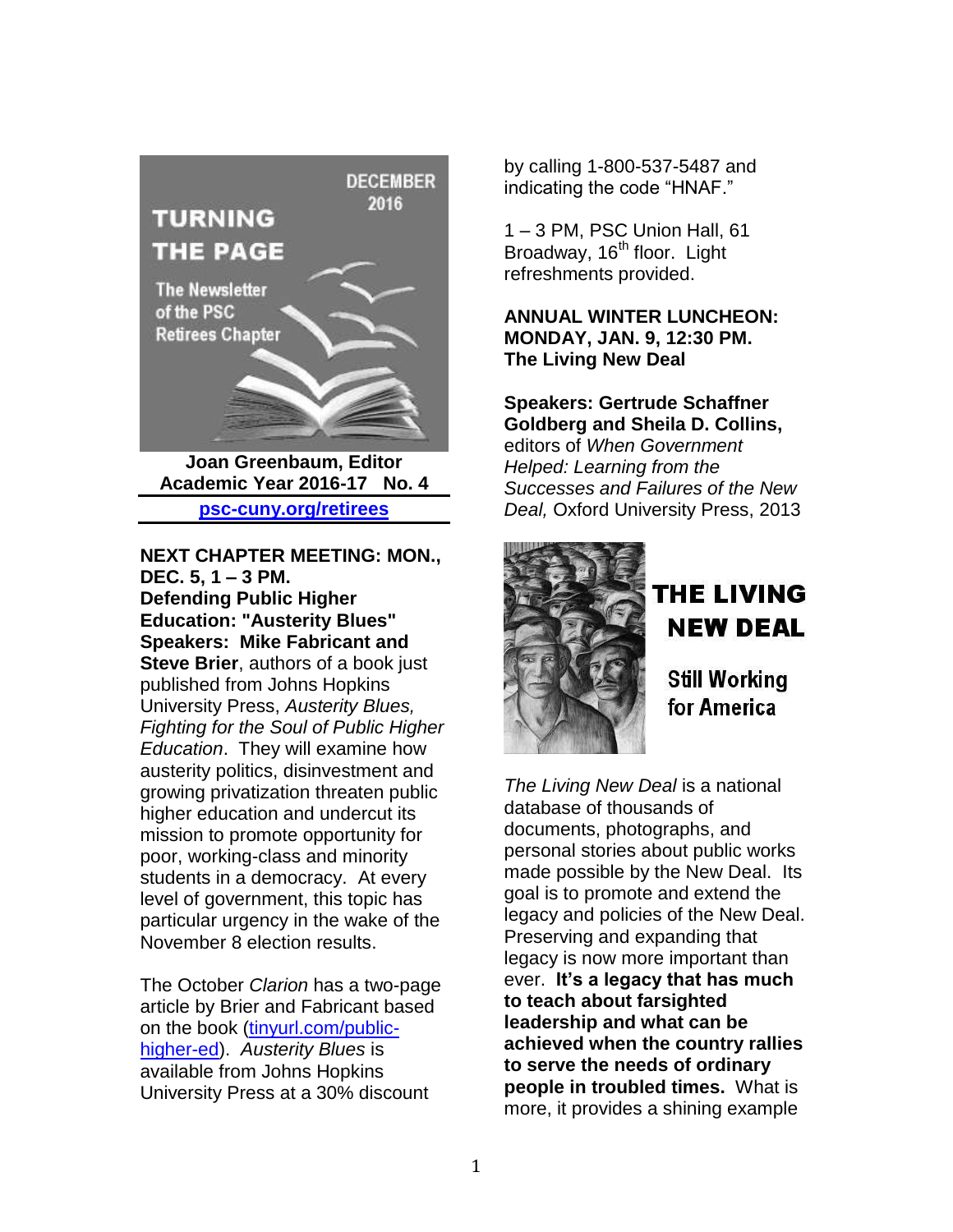of how positive government can invest in public works that serve the collective good. Yes, government can work for all the people by creating useful infrastructure, job for the unemployed, and things of beauty like public murals and elegant buildings.

**Make your reservations now!** A reservation form accompanies the print edition of this newsletter. If you are receiving the newsletter digitally, you can go to the PSC Website @ [tinyurl.com/RTwinterLuncheon17-pd](http://tinyurl.com/RTwinterLuncheon17-pdf)f to download the invitation and reservation form.

## **STAND WITH CUNY STUDENTS!**

#### **Three Things We Can Do Now**

PSC President Barbara Bowen sent a message on November 14 detailing "Three Things We Can Do Right Now" in the wake of the election. "The worst mistake we could make at this moment is to believe that we are powerless," she said. "We are not powerless." Please read her message if you haven't already (@

[tinyurl.com/PSCthreethings\)](http://tinyurl.com/PSCthreethings). Then, join the 1,000+ PSC members who have signed an open letter to CUNY students, **taking a public stand against all forms of bigotry and hatred** (@ [tinyurl.com/PSCstand\)](http://tinyurl.com/PSCstand)

#### **NOW MORE THAN EVER**

*-Steve Leberstein, Retiree CCNY Center for Worker Education*

It is not as if free speech at CUNY has never been under attack. Now in a solid attempt to further protect rights, the union's Academic

Freedom Committee, together with a group of faculty members, have crafted a comprehensive resolution, "On the Freedom of Speech and Assembly for All Faculty, Staff and Students at the City University of New York." The resolution affirms that the union stands by its "…unequivocal condemnation of all forms of systemic discrimination, including racism, anti-Semitism, Islamophobia…and call[s] on the CUNY administration, New York City and New York State to treat all accusations of discrimination and repression seriously and equally, and to affirm its support for freedom of speech and assembly for all faculty, staff and students." (Full text @ [http://tinyurl.com/zlu9g4p\)](http://tinyurl.com/zlu9g4p) This was adopted overwhelmingly by the union's Delegate Assembly at its October meeting and is now the union's policy.

The Academic Freedom Committee welcomes new members. For more information, contact Steve Leberstein, chair, at [sleberstein@gmail.com](mailto:sleberstein@gmail.com)

#### **CLIMATE CRISIS FORUM: TAKING A BREATH**

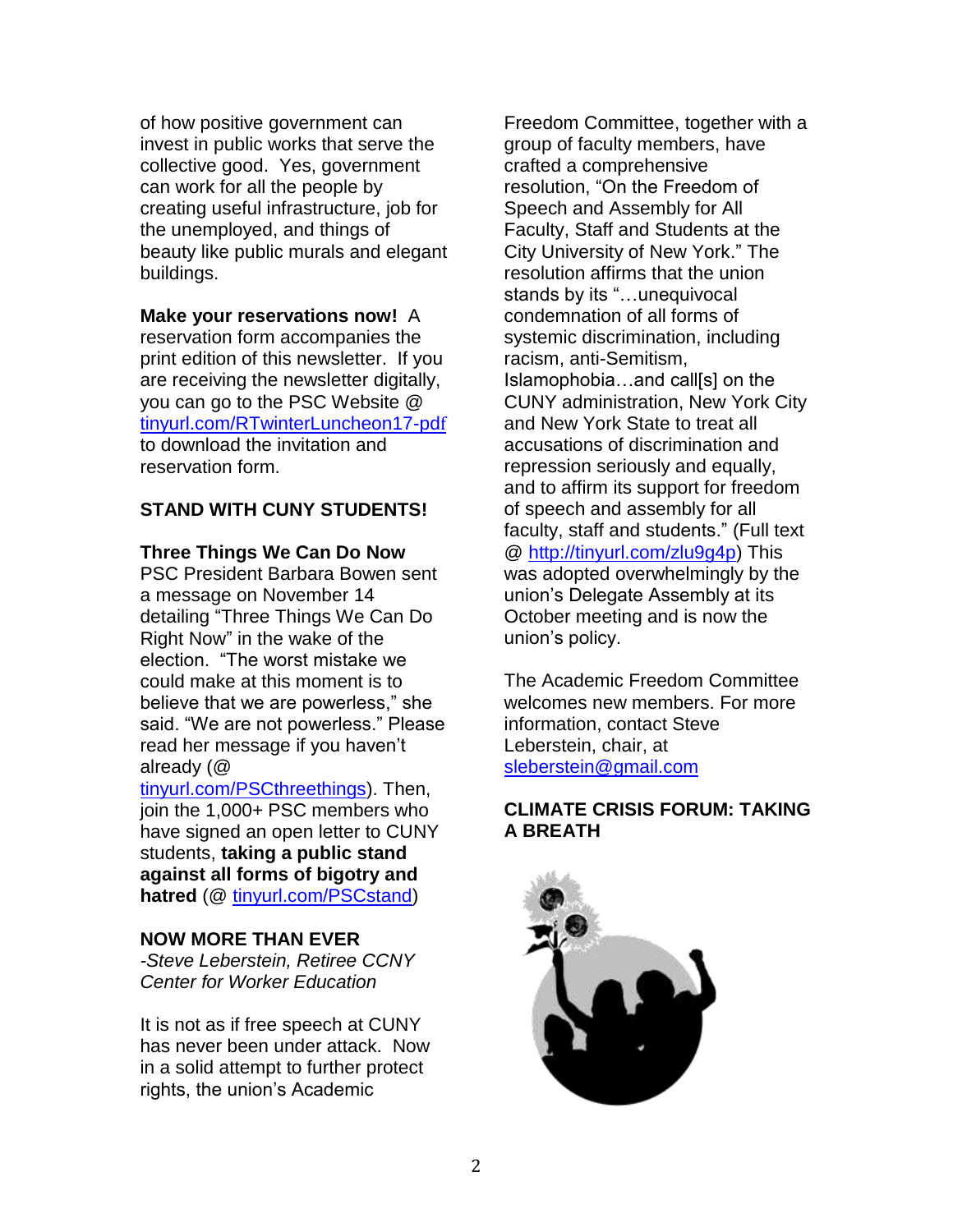We have barely had a chance to catch our breath after the election before moving on to this December issue of *Turning the Page*. And speaking of breathing, just one of the issues we need to take up is the President-elect's choice of Myron Ebell to head the EPA transition team. Ebell, of the Competitive Business Institute, is, according to an article in *Vanity Fair*, "an oil industry mouthpiece." He has been outspoken about dismantling the EPA and makes vociferous claims (many TV appearances, etc.) that if there is, indeed, global warming caused by greenhouse gasses, it can be beneficial.

Naming Ebell to head the transition at the Environmental Protection Agency is an alarming step toward doubling down on the Presidentelect's campaign calls for taking the U.S. out of the Paris Climate Agreement. As well, it adds a ton of fuel (probably coal) to the fire of Trump's climate change denial. (He calls it a "hoax.") The PSC is on the job with an Environmental Justice Committee, formed in the last few years by active retirees, and now peopled by retirees and other concerned union members. Come to a forum on this topic organized, insightfully, before the election:

#### **ORGANIZING URGENCY: The Climate Crisis & What Should CUNY Do About it Tues., Nov. 30, 6-8 PM, PSC Union Hall, 61 Broadway, 16th Floor**

Bring family, friends and students to hear from community and CUNY

environmental justice activists and scholars. It is a chance to participate in shaping our shared role in addressing the climate crisis.

**Speakers include: Daisy Chung**, campaign director of the Climate Works For All project at the Alliance for A Greater New York (ALIGN); **Stephen Pekar**, Queens College geology professor and respected climatologist; and **Elizabeth Yeampierre**, a nationally recognized attorney, advocate and organizer for just, sustainable development and environmental justice.

Refreshments provided. Go to the PSC website @ [tinyurl.com/PSCclimateForum](http://tinyurl.com/PSCclimateForum) to

RSVP, download a flyer and find full information about speakers and program.



#### **FLORIDA RETIREES AND SNOWBIRDS: SIGN UP FOR THE ANNUAL LUNCHEON.**

And now for something completely different: The annual Florida Branch Benefits Seminar and Luncheon is set for **Monday, February 13** at the Lakeside Terrace in Boca Raton. The invitation and reservation form can be downloaded from the PSC website at

[tinyurl.com/FloridaRetirees021317](http://tinyurl.com/FloridaRetirees021317)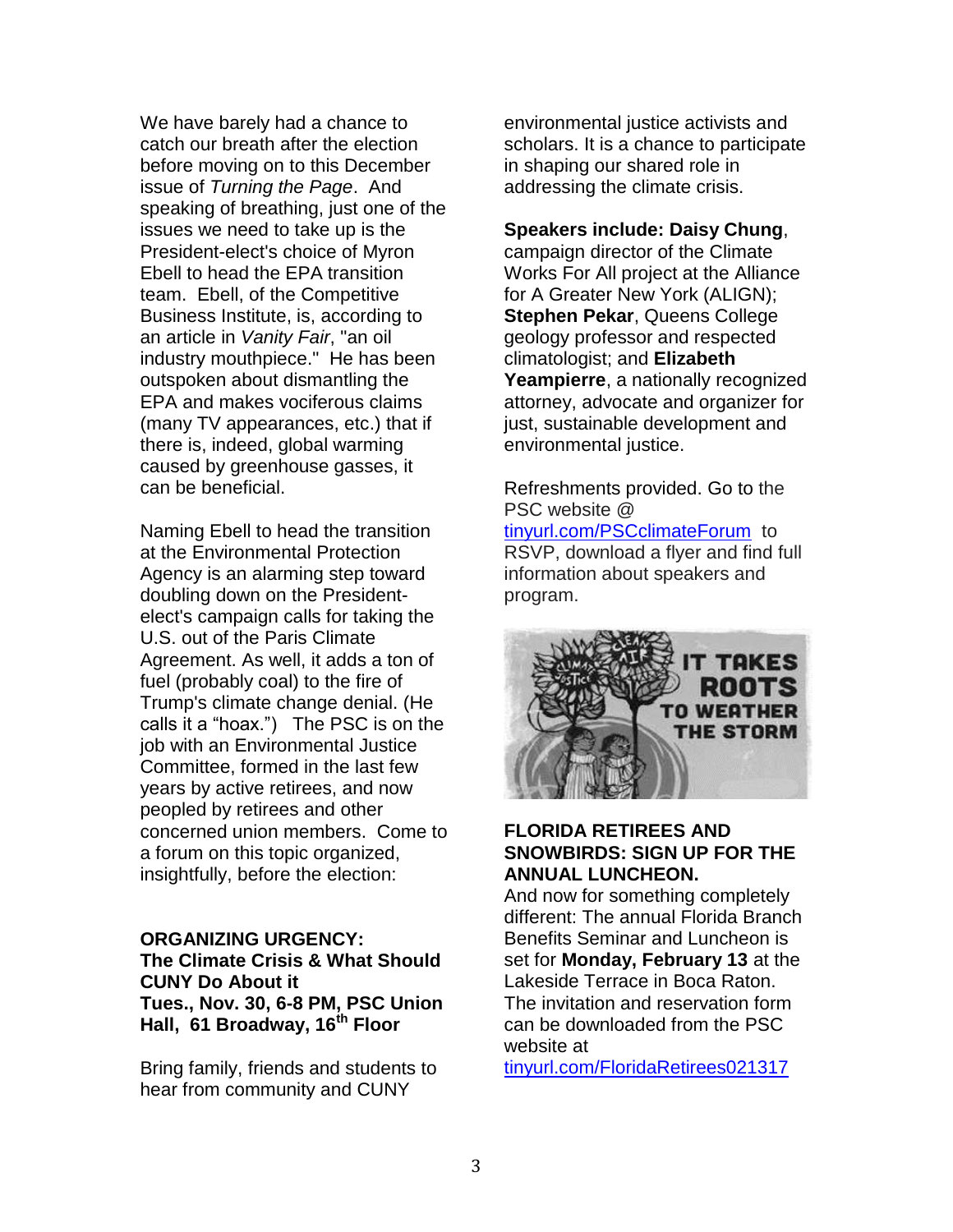**PRISONER'S RIGHTS: "We keep dogs in better cages" November's Chapter Program**

*Fran Gateless-Shapiro, retiree, CCNY, SEEK program and now affiliated with Campaign for Alternatives to Isolated Confinement*



On November 7, the Retirees Chapter of the PSC hosted a discussion about mass incarceration and the abusive use of solitary confinement in our prisons. Johnny Perez, who has been incarcerated and spent time in solitary confinement, spoke at the meeting. He is now working in a reentry program with people recently released from prison. He described the torture of solitary confinement and informed us that many incarcerated people are sent there arbitrarily, often for very minor offenses and often for decades.

In NYS about 5,000 people are currently in solitary. He pointed out that we "keep our dogs in better cages" and that the humanity of

these individuals is not recognized. Corrections officers won't make eye contact. There is no human touch. Prisoners are fed through a slot in the cage door. Exercise is limited and done in another, slightly larger cage. There is no programming or therapy to help develop more positive behavior. The experience had terrible psychological effects on Perez. He became withdrawn and introverted. He contemplated suicide. He developed a long-term fear of small places, and he became very angry. Many people are released back into our communities with all this anger. However, Johnny Perez said that his growth and educational development was helped by the encouragement of professors who came to teach at the prison. He ended his talk with a powerful poem about his experience and his dreams of something better.

Jack Beck, who has been fighting for prisoners' rights for about 30 years, addressed the larger issue of mass incarceration, as well as the overuse of solitary confinement. Although crime rates have gone down, the number of people in our prisons has greatly increased. Reasons for this include onerous bail policies, intransigent politically appointed parole boards, and very long prison sentences. "When making decisions, parole boards only look at the original crime, not who the person is now," Beck said. Very long sentences, especially life without parole, say, in essence, "you can never change." They account for the large number of elderly people now in our prisons. Racism and "otherism" are also factors in the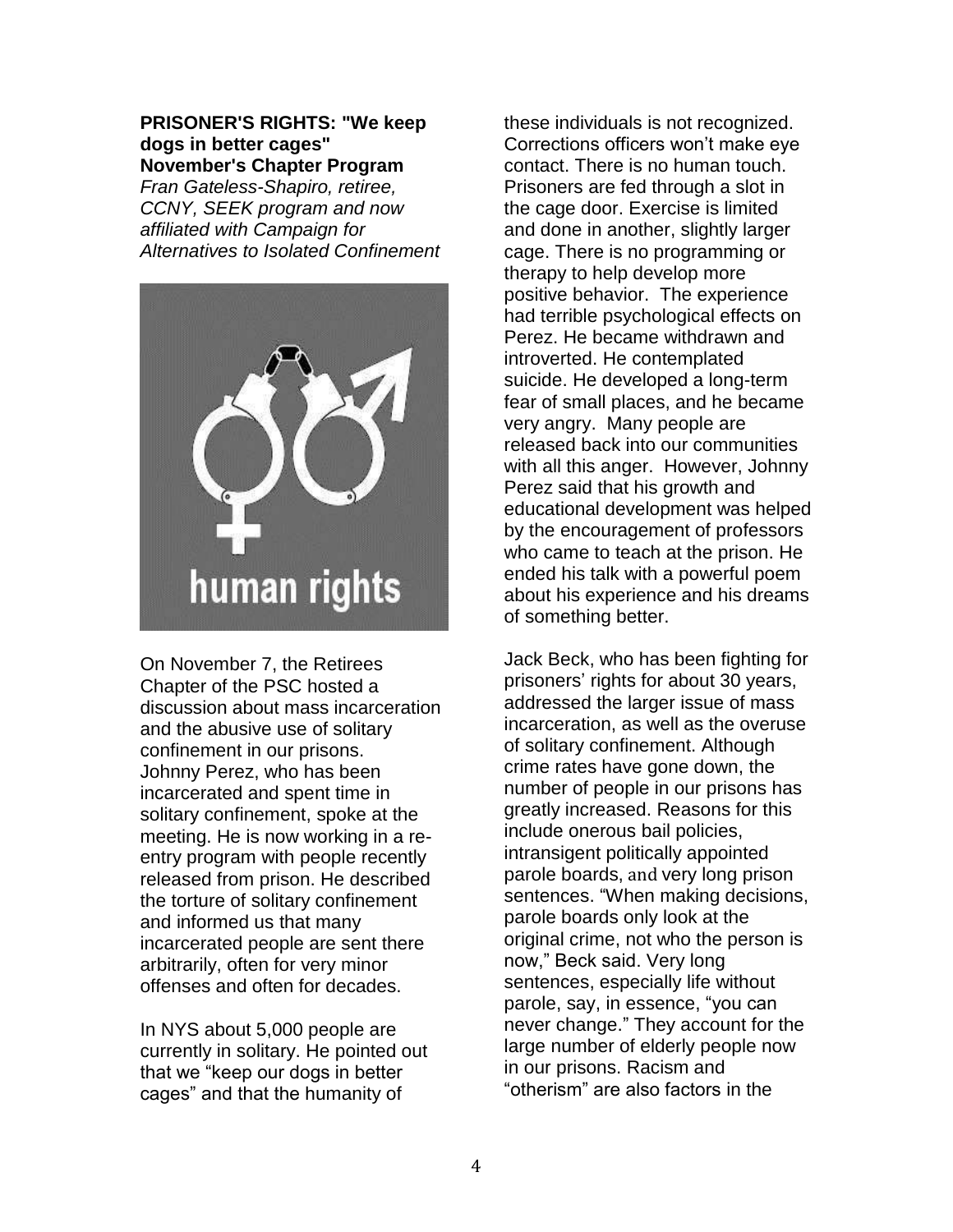disproportionately high percentage of people in prison and in solitary confinement.

Education is a critical issue. Only 60% of incarcerated persons have High School diplomas or equivalents. Few prisons have special education programs, and college education in prisons has been downgraded because of the elimination of Pell and TAP for prisoners. Education of corrections officers is also needed. They should be taught new tools to work with the people in prison, instead of only using punishment and solitary confinement. Beck says that there is an assumption that prisons are for punishment, but alternatives need to be examined. Even if some people may need to be separated from society, we "should not be throwing them away."

Perez and Beck also spoke about the HALT bill, State legislation that the Campaign for Alternatives to Isolated Confinement (CAIC) is advocating for in Albany. HALT calls for guarantees of due process and transparency. It would also limit time in solitary to 15 days and outlaw use of solitary for youth, elderly prisoners or persons with mental or physical disabilities. Members of the audience were asked to tell their state legislators to sign on in support of the bill. The link for the CAIC website is @ <http://nycaic.org/>

A description of the bill can be found @ <http://nycaic.org/legislation/>



## **FAQ's FOR NEW RETIREES**

*Jared Herst, Coordinator PSC Pension & Health Benefits Tel: 212-354-1252 Email: [jherst@pscmail.org](mailto:jherst@pscmail.org)*

Many people ask me, "I just retired, what should I be concerned about now?" Here's a short list you should keep handy.

**Q:** How does the new contract affect me?

**A:** You can expect retroactive payments in January 2017, if you were working from April 2012 to the present. Your retirement/pension plans through TIAA and TRS will be positively affected as well. Stay tuned to hear more about that through the PSC and CUNY in the coming months.

**Q:** I recently went on Medicare and am worried about how this will work now that I am retired.

**A:** This is a great question. If you haven't done so already, you need to call Medicare and make sure Medicare is your designated primary major medical health insurance. How do you do this? Easy, call **1-800-MEDICARE**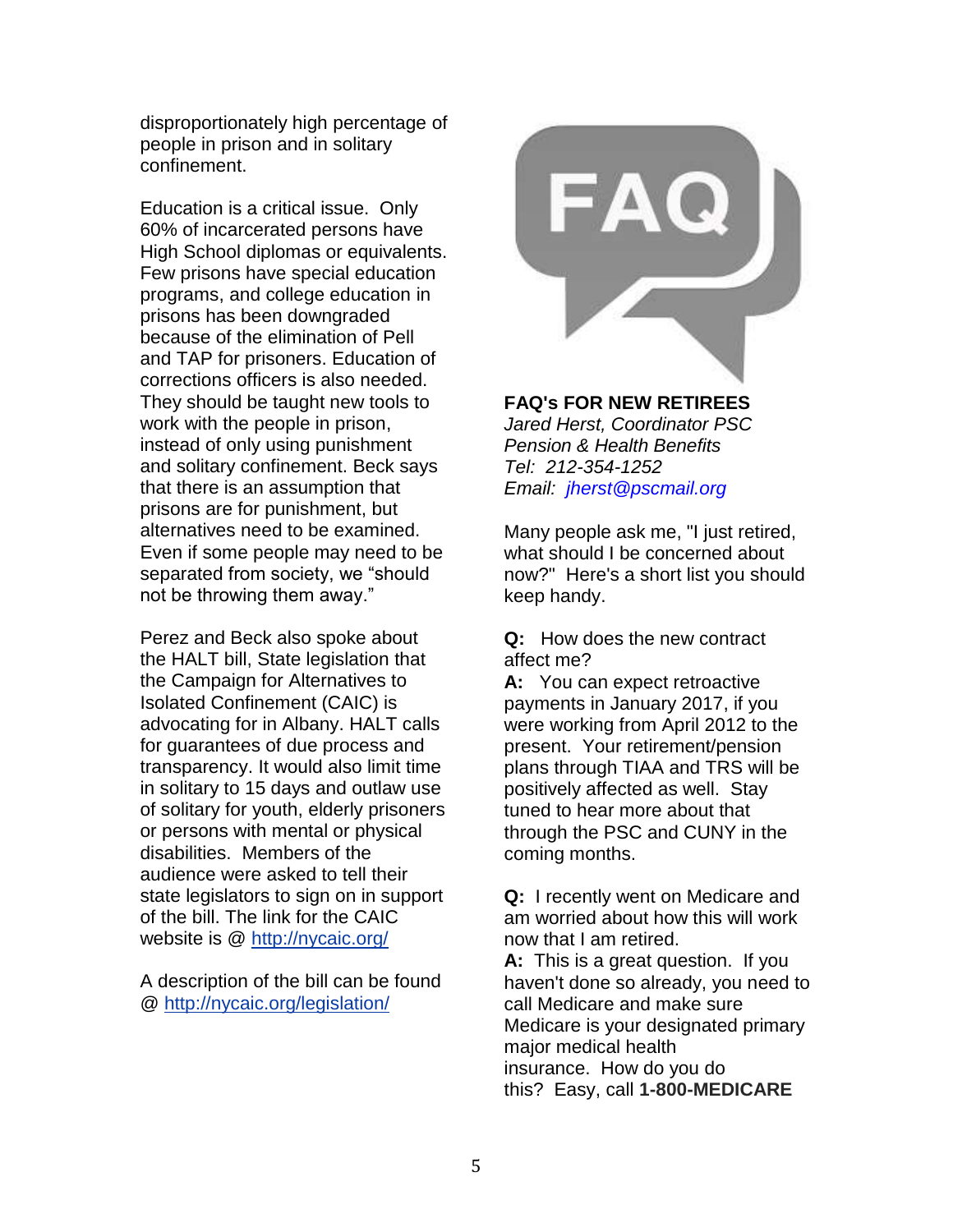**(1-800-633-4227)** or visit their website at [medicare.gov/forms-help](https://www.medicare.gov/forms-help-and-resources/contact/contact-medicare.html)[and-resources/contact/contact](https://www.medicare.gov/forms-help-and-resources/contact/contact-medicare.html)[medicare.html](https://www.medicare.gov/forms-help-and-resources/contact/contact-medicare.html)**.**

**Q:** I am concerned about my retirement/pension payments starting on time. How do I check on this?

**A:** *Teachers' Retirement System (TRS)*: It takes 3 to 6 months for your monthly pension payments to be finalized. Your monthly payments should start 4 to 6 weeks after you retire, but will be in the form of *advanced payments* ranging from 30% to 70% of what you will actually receive per month once your final monthly payments have been confirmed with the New York City Office of the Actuary. We suggest having other retirement savings (i.e. emergency funds) available for this time while you wait for your pension to be finalized. TRS will pay out an additional 5% interest per year for monies you didn't receive during this time. If you have not received a final benefits statement 6 months after your retirement date, contact my office at 212-354-1252 to have an inquiry submitted to TRS on your behalf.

Optional Retirement Program (*TIAA, Halliday, MetLife retiree)*: Speak to your financial consultant and/or wealth management advisor at these financial institutions to learn more about your retirement income options and when to expect payouts from these plans.

# **BACK PAY DATES FOR ELIGIBLE RETIREES**

If you were on active CUNY payroll (including on Travia leave) at any time between 4/20/12 and today, you are eligible for retroactive pay for the period you were on active payroll**.**  The back pay will *probably* be issued on January 19 for senior colleges and January 27 for community college. Call your college's payroll office where the retroactive paychecks will be held for you.



## **MEMORY LANE: MEMORIES OF ELECTIONS PAST**

 *-Peter Ranis, Retiree York & GC* I remember voting for Adlai Stevenson in 1956. As Governor of Illinois, back in the "red scare" days of the early 50s, he vetoed a publicsector loyalty oath. After being branded an "egghead," he responded, "eggheads unite, you have nothing to lose but your yokes." I also remember the photo released of the hole in the sole of one of his shoes that became a symbol of the "every man." What touched me was his concession speech to Ike in '52 when he quoted Lincoln and said "I am too old to cry, but it hurts too much to laugh."

*-Joan Greenbaum, Retiree, LAGCC & GC* The first time I voted in a presidential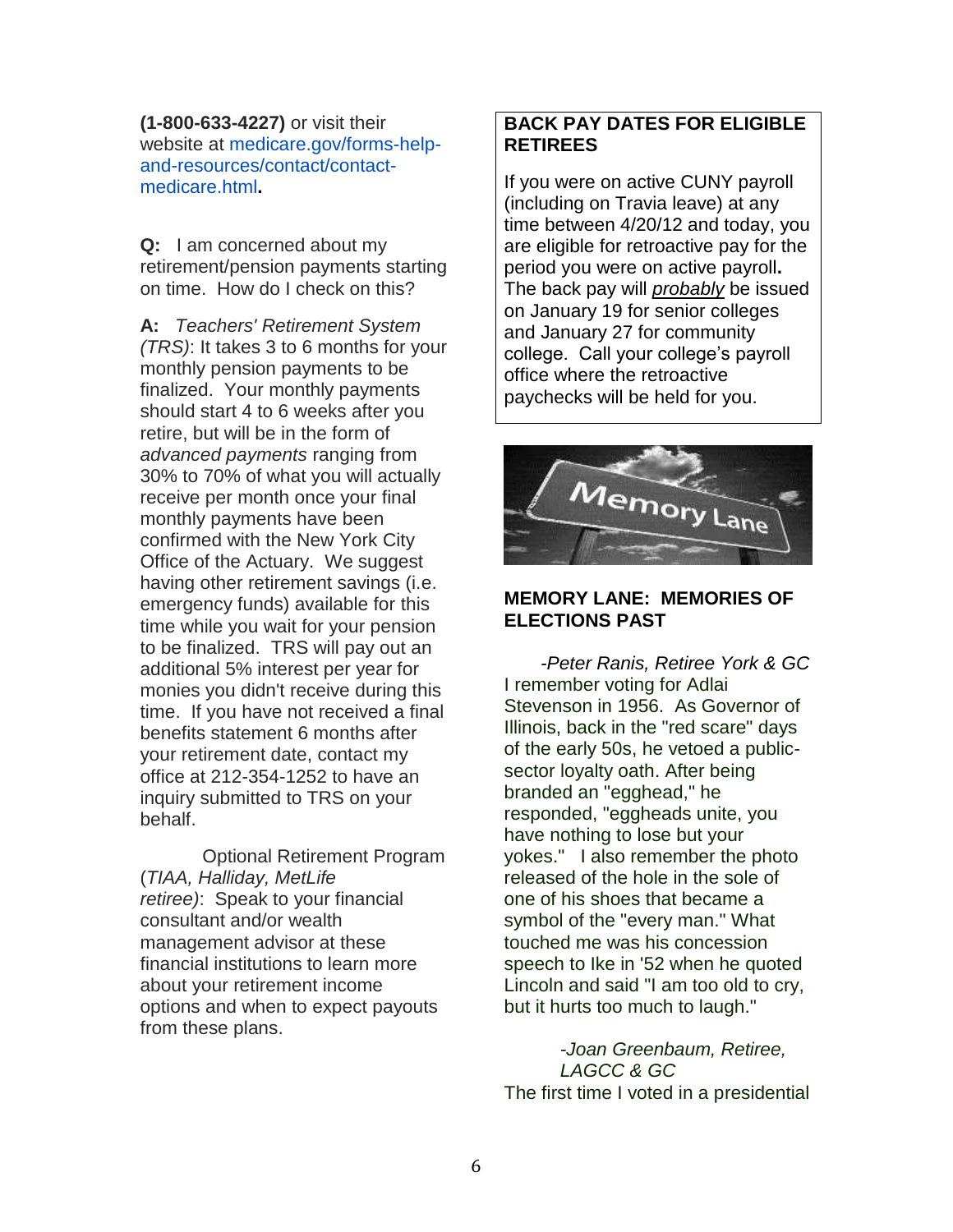election was the Goldwater-Johnson craziness of 1964. While some of us were beginning to have serious doubts about the "advisors" in Vietnam, I like many of us, pulled the lever for LBJ, who won in a landslide, promising a Great Society program and some backing (limited as it was) for civil rights. Wikipedia now has this to say about Goldwater "[he] suffered from a lack of support from his own party and his deeply unpopular conservative political positions." *That* was a different time.

*Danny Lynch, Retiree, LAGCC* In 1952, when I was six years old, my father, an Irishman from Co. Kerry, took me with him into the voting booth. I asked him why he voted for that guy. He said, "Because he promised to go to Korea." I asked him why the other guy wouldn't go. He said he didn't know. Years later my mother, from Co. Tipperary, told me that John Kennedy was the first candidate she voted for who won. Our family was as shocked and delighted at JFK's victory, as we are now shocked and less than delighted at Trump's victory. That "the Americans" would elect one of us in 1960 meant we belonged, which we never really felt before.

 -*Marva Lilly, Retiree, John Jay* I have worked as a poll worker for the past four years, and I am concerned that there are other poll workers who do not exercise their right to vote. One of the reasons given is that they "do not like the candidates." As a poll worker, I work straight through from 5 AM – 9 PM, and then tally the scans. There are the voters who only vote in

presidential elections and others who have not voted in 10 years, and still others who come in to vote but have not registered, believing because they are citizens they have a right to vote. I find it sad that people don't vote.

# **RETIREMENT REFLECTIONS Climate Crisis: Scenes from Standing Rock**

-*Nancy Romer, Retiree, Brooklyn*



*The following are excerpts from retiree Nancy Romer's blog about activities at Standing Rock, where indigenous tribes and supporters from across the country are trying to stop the Dakota Access Pipeline from going through their lands.* 

We arrived at the Standing Rock encampment late afternoon on Thursday as the sun was beginning to go down. Driving into the site was truly amazing: it is enormous! It is a village of about 500 (probably more) tents, vans, RVs, etc., some of them huge and housing dozens of people. Thousands of people have participated in the protest since it started in the spring.

The protesters are "water protectors" who are defending Mother Earth. Their slogan: *"Water is life."* They are standing up to the fossil fuel industry for themselves and for the rest of the planet and have been